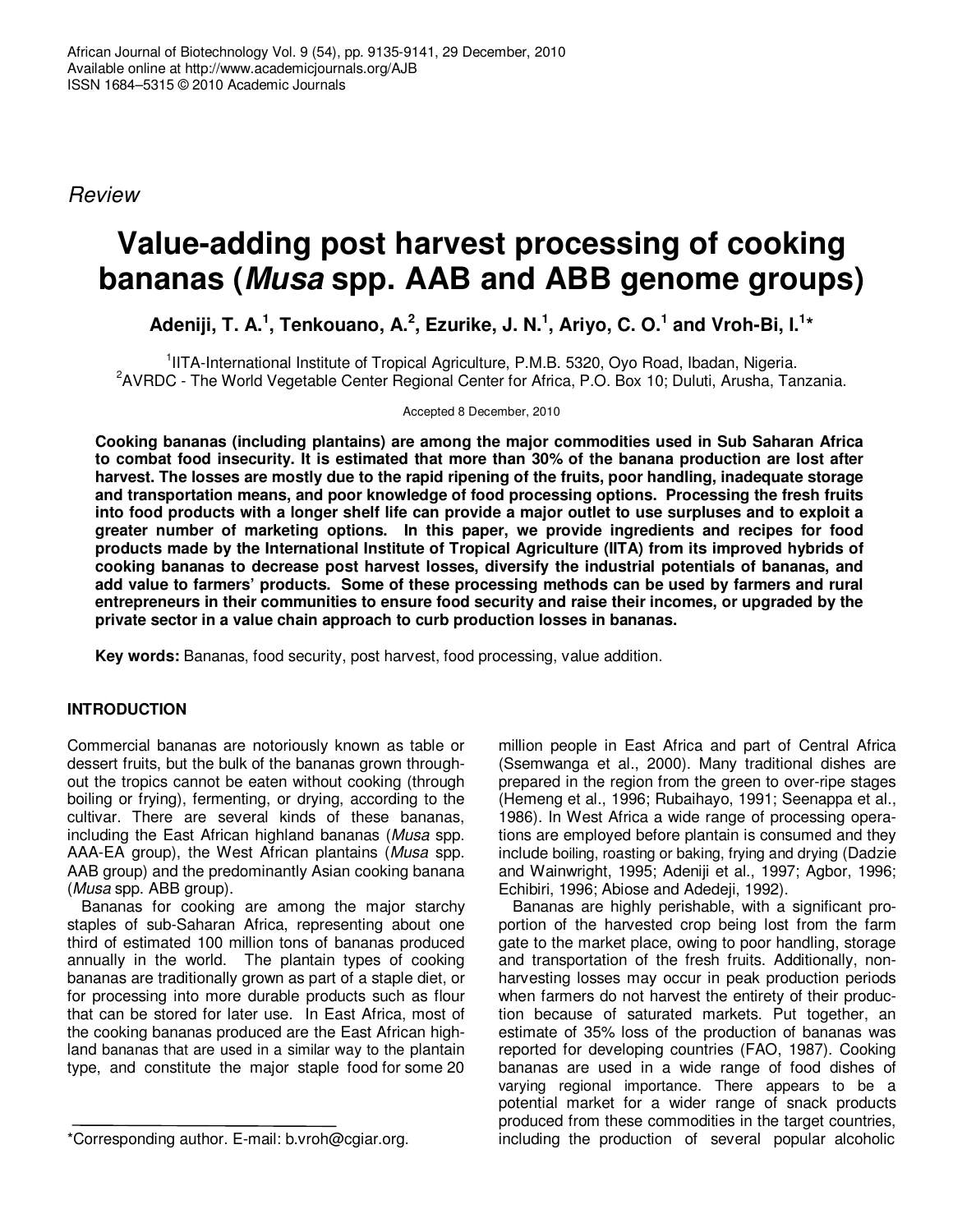and non-alcoholic banana based beverages in East Africa.

The nutritional composition of plantain and banana has been elucidated, starch being the predominant carbohydrate in green fruit. The fruits provide some essential minerals and contribute substantial amount of vitamin C and carotene (pro-vitamin A), which are among the six vitamins included in the Recommended Daily Allowances of the Food and Nutrition Board of the National Research Council (Ogazi, 1996). Bananas are easy to digest and, since they are similar in chemical composition to the mucus of the stomach lining, they have a soothing effect in the treatment of gastric ulcers and diarrhea (INIBAP, 2003). The major sugars in bananas are glucose and fructose. Glucose is the most easily digestible sugar, which gets into the bloodstream rapidly and can be utilized for a quick release of energy, while fructose is absorbed more slowly, and thus it provides a more lasting fuel release. Bananas are famous as a good source of potassium, a mineral involved in proper muscle contraction.

The International Institute of Tropical Agriculture (IITA) has developed improved varieties, which are disease and pest resistant, high yielding with good post harvest processing qualities, from landraces of cooking bananas. The new varieties are being currently disseminated to farmers in West and Central Africa (WCA) and East and Southern Africa (ESA), together with new post harvest processing options. The conversion of cooking bananas into flour, wine, beer, and weaning food products (extruded and high protein, low cost) is a means of adding value to the fruits as well as extending the shelf life of derived foods (Echibiri, 1996; Chukwu et al., 1998; Adeniji and Empere, 2001). The manufacture of local soap using banana peels or skin is a complementary value adding option (Nwaiwu et al., 1998). The present report provides laboratory procedures and recipes for banana flour, chips, juices and wine generated at IITA in order to curb post harvest losses, add value to fresh fruit products, and enhance industrial potentials of bananas.

## **PRODUCTION OF FLOUR FROM COOKING BANANAS**

Flour is an important raw material in the baking and confectionery industry. The demand for flour in bakery products is increasing globally and banana flour is currently being exploited in baking and complementary weaning foods (Ogazi, 1996; Adeniji and Empere, 2001; Baiyeri, 2004). Flour has a longer shelf life than the raw fruits because of the reduced moisture content. Converting fresh banana fruits to flour also adds value to them. Banana flour is prepared from green unripe fruit and is therefore characterised by high starch content (Crowther, 1979; Thompson, 1995). Usually, banana fruits are handpeeled, which often proved difficult and takes time to

achieve. Crowther (1979) reported that fruits may be soaked in hot water before peeling, but this method rarely helps, and with experience, hand-peeling untreated fruit can be quite successful. The stage of maturity and the nutritional qualities are important factors in the production of banana flour and its uses in various food preparations. It has been reported that stage of fruit ripeness affects the quality of chips and the physical properties of cooking banana flours (Onyejegbu and Ayodele, 1995; Lemaire et al., 1997). The colour of the flour produced is dependent on the quality of the raw material and the temperature of drying, which is very critical for flour acceptability (Ogazi, 1989). Light coloured, non-gelatinised flour is produced when the fruits are at the green or turning point stage, and dried at temperature below 65°C (Ogazi, 1989). Dark coloured, gelatinised flour resulted when the temperature is raised above 75°C, which is as a result of Maillard reaction (reaction between reducing sugars and amino acids) that takes place at high temperature. Changes in particle properties (moisture content and particle size) and storage conditions may influence the capability of the flour particles to flow (flowability). In that regard, small changes can have significant effects. The storage conditions include temperature, exposure to humidity of air, storage time, and consolidation (Fitzpatrick et al., 2004; Teunou and Fitzpatrick, 1999). Dried banana slices may be stored and only be converted to flour when needed because the flour tends to lose its flavour over time or may absorb moisture (hygroscopic) and become mouldy (Dadzie and Orchard, 1997), especially when stored without proper packaging. Crowther (1979) and Thompson (1995) reported that after milling, it is ideal to leave the flour or powder to cool before packaging in moisture proof bag for storage and marketing. Ogazi and Jones (1988) reported on various treatments and drying procedures for the production of dried plantain cubes, while Ogazi and Jones (1990) focused on pilot-scale dehydration of the fruit pulp for flour production.

Banana fruit slices may be dried in the sun by spreading out the slices on mats on bamboo framework, on cement floors, or on a roof or sheets of corrugated iron or simply on a swept-bare ground (Dadzie and Orchard, 1997). Banana flour produced using sun drying or simple cabinet dryer is often heavily infested with insects, sand and filth, and is therefore of limited commercial value (Crowther, 1979). Ogazi and Jones (1990) demonstrated a pilotscale drying of unripe plantain pulps for flour production; if the pulps are not properly dried, the flour will agglomerate on the sieves and make sieving difficult. Dadzie and Orchard (1997) reported that various designs of solar dryers can be employed in plantain pulp dehydration or they may be dried in ovens, oven fires, in cabinet dryer or tunnel dryer. Different designs of solar dryers, cabinet dryers, tunnel dryers may be employed in banana flour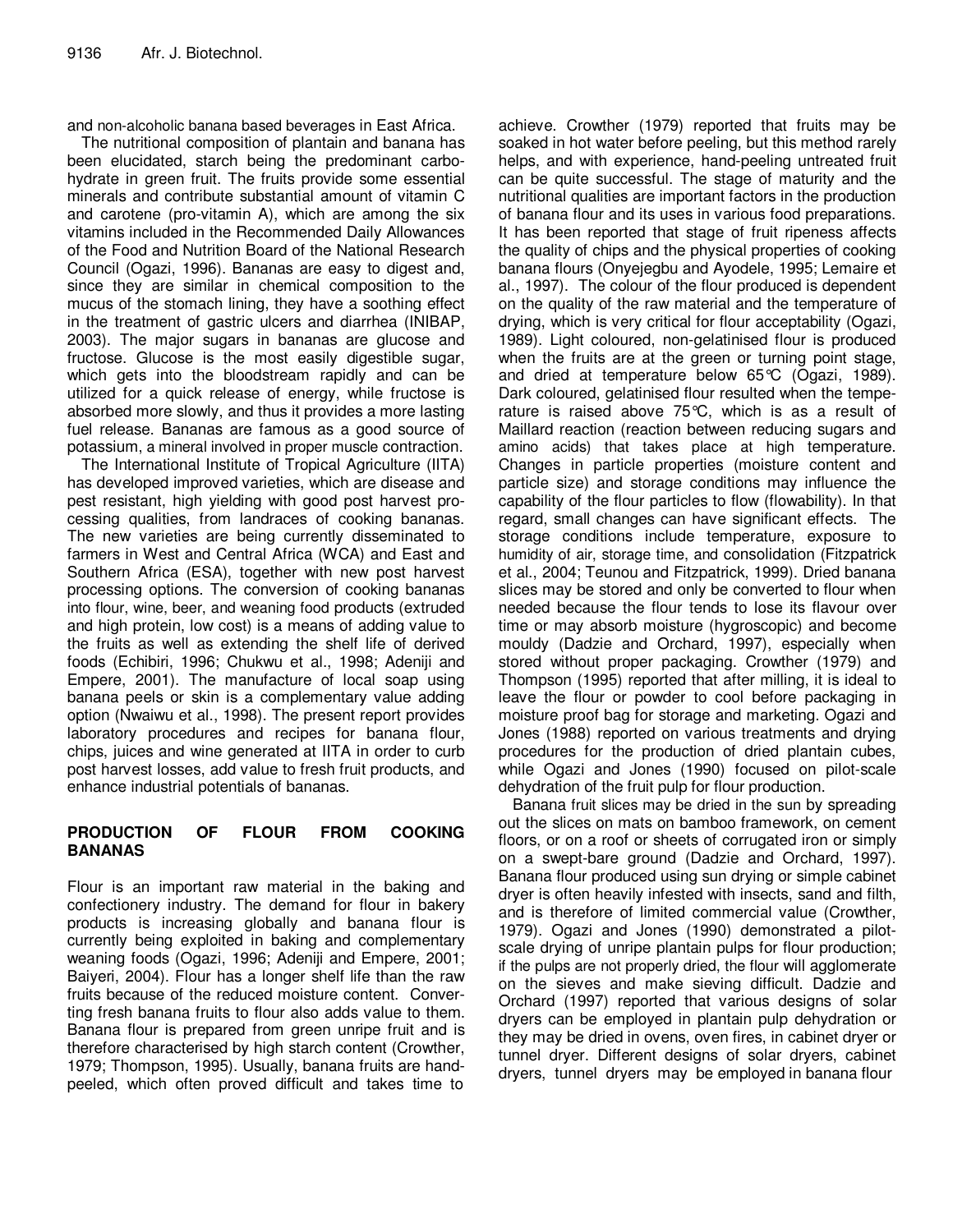production. Sweet bananas have higher water content (75%) than cooking bananas and plantain (66%) according to Dadzie (1998). The high moisture content of banana which affects dry matter content must be taken into account when deciding which types or varieties of bananas are best suited for making flour or beverage. Therefore, based on moisture and dry matter content, most cooking bananas can be better for making flour while most sweet bananas are better for making juice. Some of the improved hybrids produced by the international institute of tropical agriculture have differentials in water contents that may rank them in either classes for flour, juices, and liquors.

#### **Banana flour processing methods**

Harvest green bunches and detaches the fruits from the peduncle. De-finger each fruit from the hands into a bowl containing water and wash to remove dirt and possible chemical residue and latex (which exuded from the cut surface of the crown). Peel the fruit manually with the aid of stainless kitchen knife and keep in a bowl containing water, and allow to remain in water until the peeling process is complete to prevent browning of the resultant flour. Ensure proper peeling to ensure total removal of the peel. Slice the pulps longitudinally to about 15 mm thickness with stainless steel knife to further prevent discoloration and to enhance dehydration. Dry the slices in a moisture extraction oven (for instance the Forced-Air Sanyo Gallenkamp) at 60°C for about 48 h. Mill the resultant dried pulp slices to obtain a fine powder. Sieving is not required if appropriate machine with sieve of fine mesh size is used. This will help to prevent loss of flour and ensure very fine particle flour that can be easily amenable to mixing. The dried pulp slices may be stored and only converted to flour when needed since the flour tends to lose its flavour rapidly or the flour being hygroscopic in nature may absorb moisture and become moldy.

Banana flour can be used in many different ways; in Africa, plantain is beginning to be used in total (e.g. in cakes) or partial (bread, meat pies, chin-chin, and other snacks) substitution for wheat flour in the baking industry (Ogazi, 1996). Traditionally the gruel can be reconstituted in hot water to make thick dough commonly eaten with vegetable soup in many parts of Nigeria. Pancake can be processed by reconstituting two parts of the flour with half part of water to produce a paste, which is then mixed with other ingredients and fried in vegetable oil until brown.

#### **PRODUCTION OF BANANA CHIPS**

Chips or crisps are hard, brittle fried products abruptly releasing energy that gives rise to characteristic sound effects when they are bitten. They are the most popular post harvest processed products of cooking bananas in East Africa (CTA, 2007) and West Africa (Onyejegbu and Olorunda, 1995). They are one of the most important foods usually fried in the form of crisps (thin circular) or sometimes in form of French fries (stick). They are prepared by deep-frying round slices of unripe or slightly ripened plantain pulp in vegetable oil, and can be preserved for a long time given adequate packaging and storage facilities. Several studies have been conducted on the use of *Musa* species fruits for chips making (Adeniji and Tenkouano, 2007; Dzomeku et al., 2006; Adeniji, 2005; Yomeni et al., 2004; Adeniji et al., 1997; Ferris et al., 1996; Ogazi, 1996). Best quality plantain chips have been obtained in Cameroon by frying round slices of pulp (2 mm thick) in refined palm oil between 160 and 170°C for 2 to 3 min (Lemaire et al., 1997). The plantain chips prepared in this way and packed in plastic sachets or in hermetic aluminium sachets can stay crispy and conserve all their quality for more than 4 months at room temperature and away from light. Adeniji (2005) also reported that plantain chips can be stored for up to six months with adequate packaging and storage in dark experimental cupboard to exclude light.

Cooking bananas chips produced from some improved varieties contain appreciable levels of iron, zinc and total carotenoids (Adeniji and Tenkouano, 2007). The estimated daily contribution of iron from average servings of 45 g plantain chips at 31.1 and 23.0% for adult male and female, respectively (Adeniji and Tenkouano, 2007). An average serving of 45 g chips per day from some improved varieties provide 14.6 and 20.1% zinc to adult male and female, respectively. Consumption of an average serving of 45 g banana chips can contribute 2.61 retinol equivalents (RE) daily, if a small packet (45 g) is consumed based on Recommended Daily Dietary Allowances. Since plantain chips are snacks, they can be consumed in between meals as much as desired, which could hitherto make provision for substantial amount of micronutrient in the diet. Deep-fried plantain and banana chips may potentially be used in intervention programmes to combat micronutrient deficiencies, by virtue of their iron, zinc and total carotenoid content. The fat content of chips may increase the carotenoid bioavailability (Jalal et al., 1998), though, may also reduce product shelf life due to lipid oxidation Min and Schweizer (1983).

The production and marketing of plantain chips in Africa is principally a feminine activity, which has greatly developed these past years in Cameroon, Côte d'Ivoire, Ghana, and Nigeria. Industries producing chips from cooking bananas have equally been developed in Cameroon and Colombia to give more value to this perishable food product. These industrial or semi-industrial units use equipment that makes the mechanization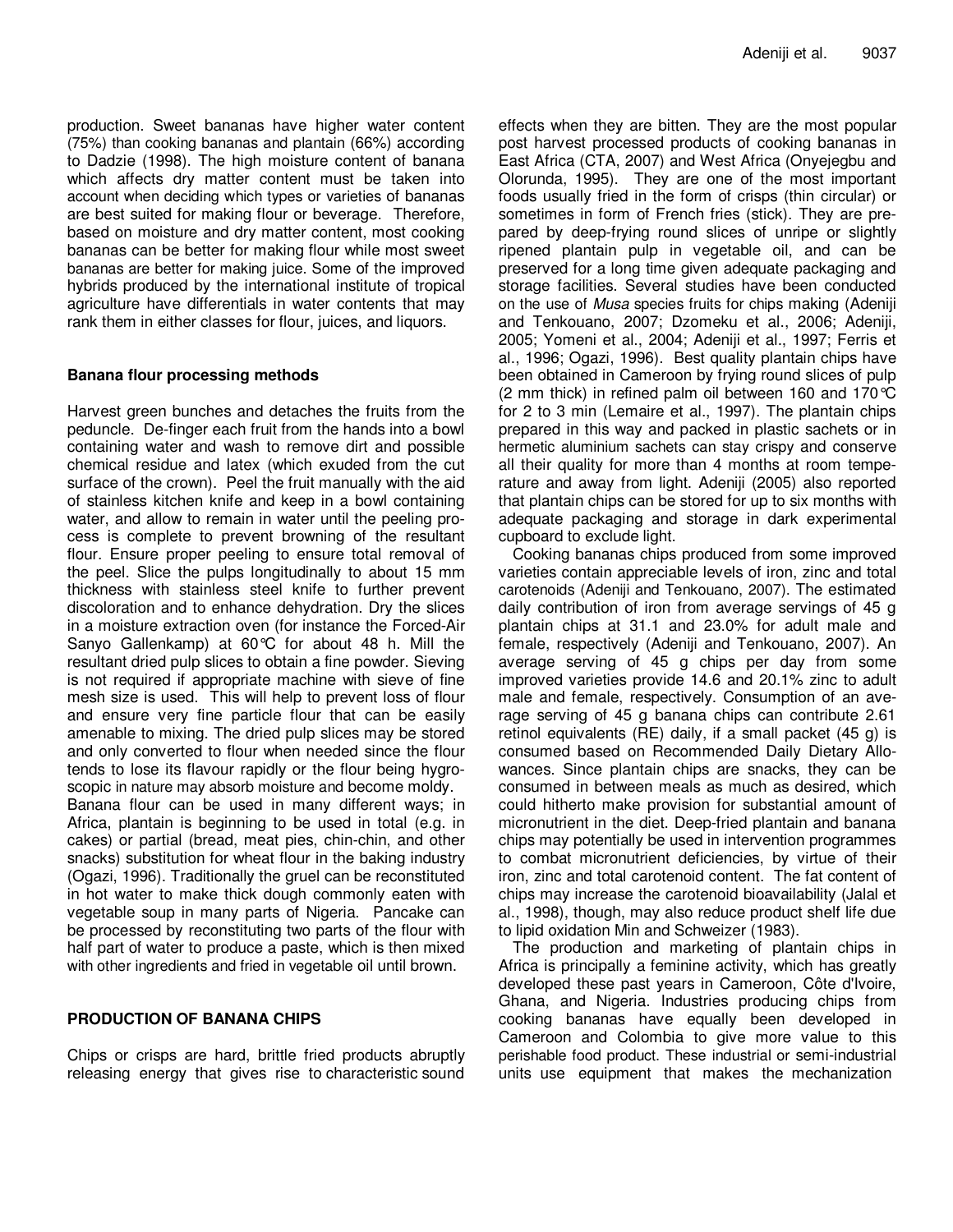possible in certain activities in the production chain. The "robot-coupe" (for example models R 502, R 602, or R 602 VV) used for the rapid slicing of banana or plantain pulp into round sizes of uniform thickness is an example. In industry, frying can be done using continuous or discontinuous electric or gas deep fryers, whereas vacuum packaging with appropriate apparatus is welcome.

## **Banana chips processing methods**

Cooking bananas chips are produced by deep-frying green unripe or partially ripe pulp slices. Wash the fruit, peel neatly and slice using a plantain slicer (kitchen wonder) into disc or longitudinal shapes. The fruit may be salted before or after slicing and then deep-fry in vegetable oil until crisp. To prevent sticking of pulp slices, the peeled fruit can be salted whole and then slice directly into the heated oil. The chips should be removed as soon as crisp and golden yellow colour (in case of plan-tain chips) is attained. Drain the chips and leave to cool at room temperature. Select the chips to remove broken ones and then pack in a polyethylene bag and seal with electric sealer. The shelf life of plantain chips is greatly reduced when exposed to air and light. The typical golden yellow colour of plantain chips fades away gradually, and turns white. Greater improvements have been made on plantain chips production in Nigeria (Adeniji and Tenkouano, 2008; Adeniji and Tenkouano, 2007; Ogazi, 1996). The use of electric fryer and improved packaging materials is being encouraged to meet both domestic and export markets.

## **PRODUCTION OF BANANA JUICE**

Juices are more convenient to consume and usually have a longer shelf life than fresh fruit from where it is usually derived. Fruit juices usually contain a complex mixture of nutrients which are beneficial to the maintenance of good health and they have intrinsic disease risk reduction properties (IFU, 2005). In addition to the major nutrients that are inherent in the fruit itself, juices also contain phytochemicals, which are often referred to as phytonutrients that are derived from the fruit. Photochemicals act as antioxidants, stimulating the immune system, positively affecting hormones, and acting as antibacterial and anti-viral agents. The major raw materials for juice production include carefully selected ripe fruit of the highest quality in terms of colour and freedom from diseases or flecks. Water obtained from a clean source, industrially certified as free from germs is also required. Other ingredients include sweeteners such as sodium cyclamates (in some instances), sugar or fructose syrup**.**

Preservatives like sodium benzoate, sodium nitrite, nitrates, sulphur dioxide, carbon dioxide, copper carbonate and benzoic acid may be needed to extend the shelf life of fresh juice. Banana juice may be packaged in different types of materials such as protective paper packages, bottles, spectra packages, and plastics. All these packaging materials are effective in keeping dust, microorganisms and contaminated air away from the fruit juices. Canning of juice involves the use of agitate, spiral or helical retorts. Filling is done at high speed with a weighed amount done mechanically or using automatic filling machines. The cans are exposed to steam or hot water to create space at the top. Filled and exhausted cans are sealed automatically. Hermetic sealing ensures that no air enters. Oxidation is one of the most important free radicalproducing processes in food, chemicals and even in living systems. Free radicals play an important role in food and chemical material degradation, contributing also to more than one hundred disorders in humans (Ye and Song, 2008; Trible, 1999). In fruit juices, oxidation may result in discolouration, resulting in low quality products with short shelf life. The use of 3% benzoic acid for preserving fruit juice for at least one month has been reported (Akpan and Kovo, 2005). At refrigerated temperatures (4°C), most micro-organisms do not multiply as rapidly as they do at room temperature, suggesting the need for juice refrigeration to increase shelf life. Improvements in the methods of fruit juice preservation will made it possible for the successful feeding of populations in countries unable to produce their own fruits. This will hitherto help to provide varied and better balanced diets.

## **Banana juice processing methods**

Fruits could be ripened artificially with the aid of ethylene to ensure uniformity in fruit colour. Detach ripe fruit from the bunch, wash and hand peeled followed by pulping using a warring blender. Peeled fruit could also be mashed with hands to obtain slurry. Add three parts of boiling water to one part of the macerated pulp in a bowl with the addition of few drops of lime juice or unripe lemon or other citrus fruit. Keep the slurry open to prevent discolouration. The addition of lime juice was to facilitate juice extraction as pulp coagulates due to the presence of acid. Lime juice enhances the flavour of the juice and probably act as preservative for its high citric acid content. Leave for about 15 to 20 min and filter the slurry through a muslin (white, fine filter) cloth to obtain a clear bright juice by removing suspended fruit particles. Sweeten the filtrate with granulated sugar and flavoured with vanilla powder to improve the sensory qualities of the juice. Apply E102 Tartrazine and E110 Sunset Yellow FCF food colourings (e.g. made by Preema International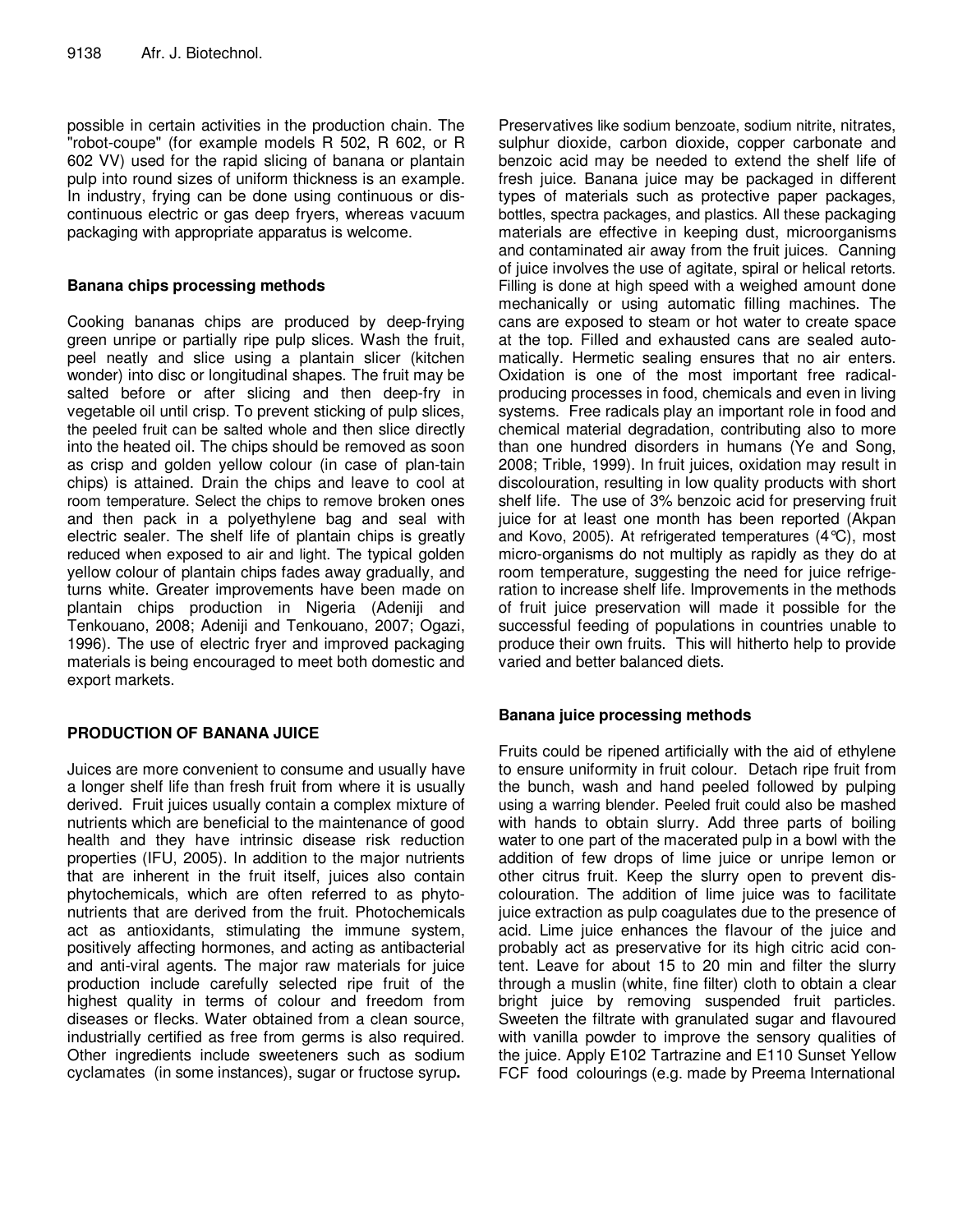Ltd., UK) to the extracted juice to improve its colour. Make a master solution by dissolving 9 g of the powders in water and make up to 1 litre. Add the solution to the juice sparingly. Add Vanilla Powder Favouring, for example PIO47), a product of Rayner Essence Group Limited, Bull Lane N18 ITQ (which country) to improve the flavor of the juice. Transfer the juice into washed, sterilized glass bottles and pasteurized by heating filled bottles in boiling water for 5 to 10 min depending upon the size of the bottles.

#### **PRODUCTION OF COUNTRY WINE FROM BANANAS**

True wine is known as a product of grape. Wine can also be produced from native fruits, berries and flowers, which are usually referred to as country wine, capable of standing comparison with commercial wines of similar type. Wines come in two major categories, red and white, depending on the variety of grape used in winemaking process (Berry, 1992). Similarly to the fruits mentioned above, overripe bananas can be used for the production of country wines.

## **Banana wine processing methods**

Overripe bananas have been found useful in country wine making because of the presence of high level of sugar in the fruit. Other ingredients required included the peels, which complement the pulp in providing the nutrient required for yeast and impart natural colour to the resultant wine. Extracted juice from Roselle (*Hibiscus sabdariffa*) may be used as part of the recipe in winemaking to improve colour and flavour. Wine yeast is commonly applied, however natural yeast obtained from matured palm wine has been found useful. Water, sugar and yeast nutrient are also required in varying quantities. To produce about 1 gallon of wine, 2 kg of dessert or cooking banana pulp, and  $\frac{1}{4}$  kg of the peel is required, in addition to 1.5 kg of granulated sugar, 4.5 litres of water and few drops of yeast extract. Juice of one grape, one lemon, and sweet orange may be required to serve as yeast nutrient.

The processing methodology for banana wine involves the use of mashed ripe or overripe pulps and peels of bananas. The resultant mash should be kept in a clean, sterilized white cloth bag or calico cloth. Then tie the bag and place into a saucepan (preferably aluminum) with water and boiled and then allowed to simmer for about 10 to 15 min. Pour the hot water used in boiling the mashed pulp-peel mixture over granulated sugar in a fermenting can. Then apply pressure on the cloth to extract more juice as the bag became cold, which should also be added to the liquid in the can. Add the yeast when the temperature of the juice is about 27 to 30°C, since yeast will be killed at high temperatures (temperature of 38 °C is definitely not ideal). Alternatively yeast culture may be

prepared ahead of time to facilitate fermentation. Cover the mouth of the fermenter tightly with calico cloth until the first stage (primary or aerobic) of fermentation is over. Primary fermentation is always vigorous, producing some froth, while the second stage is rather quieter, but longer. The must (extracted slurry and the ingredients) should be allowed to stand for 7 to 10 days in a room temperature. Agitate the jar twice daily to boost the fermentation.

To initiate the secondary (aerobic) fermentation, plug the mouth of the fermenter with fermentation trap with few drops of water or sterilizing solution in the U shape of the trap and a small cotton wool at the mouth of the trap. This is necessary to prevent air into the fermenter and thereby ensuring aerobic fermentation in addition to preventing fruit flies from turning the fermenting liquor into vinegar. Keep the bulk to ferment until bubbles is no longer noticed, which indicates end of fermentation. Rack the fermenting liquor occasionally by siphoning the wine off the lees of yeast and deposited solids. Secondary fermentation may last for 2 to 4 months or even longer. The wine should be allowed to clear on its own accord, given time, but it could be filtered if it does not. Certain chemicals may also be added for clarity, but it is advisable to allow wine to clear on its own. Keep the wine bulk together as long as practicable, and bottle as required as this ensures adequate maturation and aging, which improves the quality of the wine. The resultant wine should be filled into sterilized bottles and corks and store in a rack or bin or in a refrigerator.

## **Preparation of a starter bottle or culture as an ingredient for making wine**

Juice from any fruit can be used to prepare the culture. Culture should be prepared about 48 h before it is likely to be required because this allows time for the starter fermentation to get underway. To 500 ml of fruit juice, add 30 g of granulated sugar and sterilize by boiling in an aluminum or sound enamel saucepan. Allow the juice to cool before adding yeast. Plug the neck of the bottle with cotton wool or cover with a thick cloth and keep in a comfortably warm place for the yeast to get going. Shake the bottle occasionally, and after a while tiny bubbles will be seen. After about two or three days, the starter bottle should be in full ferment. Tiny bubbles rise to the surface and you need to shake well to disperse the yeast thoroughly in the liquid. Pour the starter into the bulk of liquor already prepared for wine making. One such starter bottle should be enough for 5 to 10 gallons of liquor.

## **CONCLUSION**

The International Institute of Tropical Agriculture (IITA) is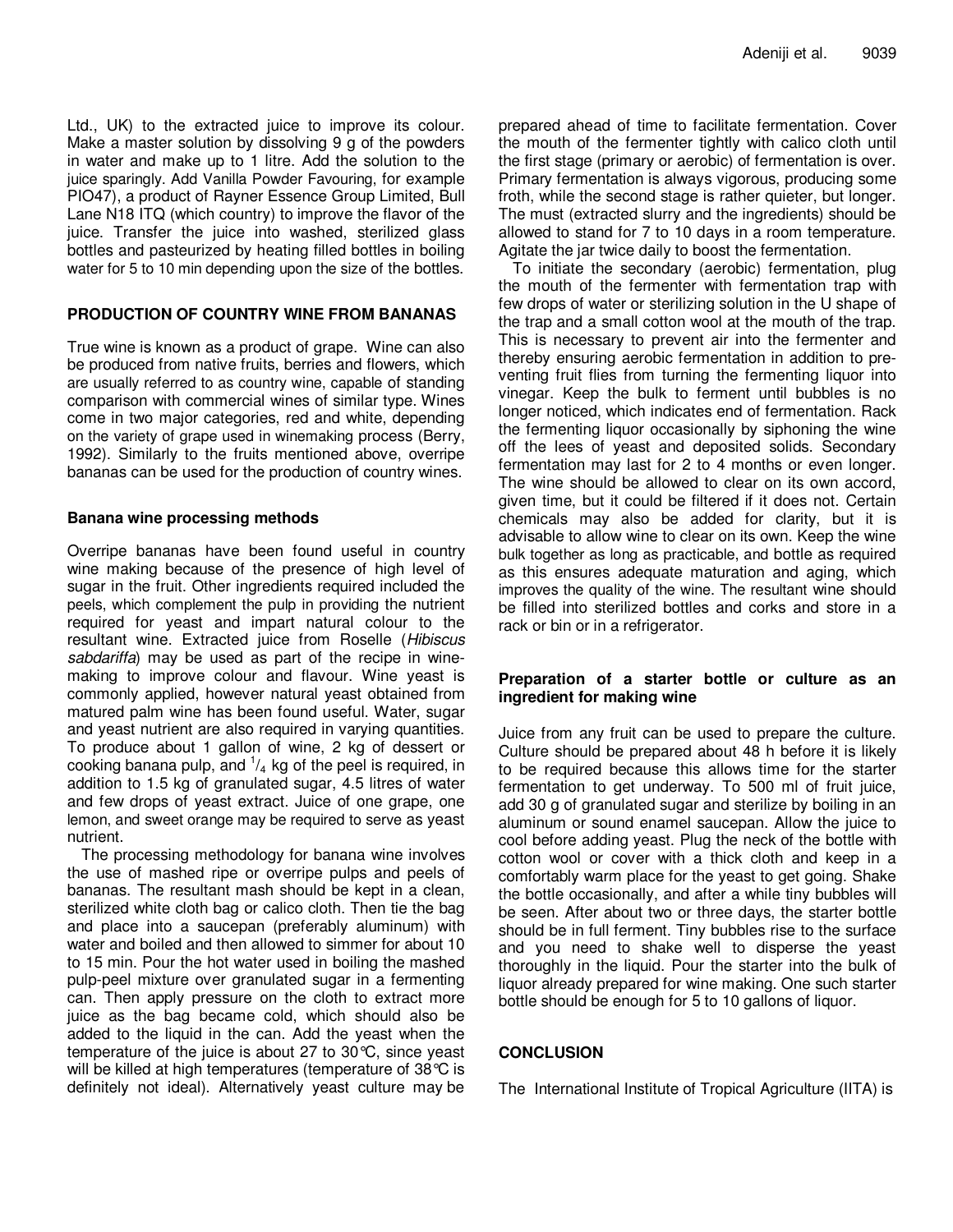playing a leading role for sustainable agricultural development in sub-Saharan Africa through its research programs. In its cooking banana programs, the institute is working mostly with national research systems to release the improved varieties bred at the institute. These new varieties have several agronomic and nutritional qualities, and are amenable to various forms of food processing at any stage of ripeness, depending on product type, taste desired. The processing provided in the present work helps to transform perishable fresh fruits into high-value food products with a longer shelf life. Following the current distribution and acceptance of improved cooking bananas hybrids with increased levels of micronutrients at IITA, the diversification of their processing potentials is required as a means to providing the baseline for industrial application. For instance the uses of ripe banana fruit in juice making and processing of beverages are economically viable investments for both local and export markets. Banana flour is used for bread and cake making among other products, either in partial or total substitution. This technology is being currently disseminated to farmers and food processors in Sub Saharan Africa as part of new cooking banana hybrids delivery initiative.

With increasing urbanisation and population growth in Africa, new products are being developed that take into account the different tempo of urban compared with rural life. As reported by Ferris (1998) food processing has a great potential in the marketing chain, but considerable improvements should be made in the technologies used for drying, frying, juice extraction, storing and quality to enable local enterprises develop and expand before they can create more income and generate jobs. As cooking bananas commands such a stronghold in developing countries in the tropics, it is appropriate to conduct more research to identify new markets for processed products and find technologies to supply high-quality products at acceptable prices.

#### **REFERENCES**

- Abiose S, Adedeji AA (1992). The microflora associated with fermentation of plantain. Niger. Food J. 10: 136-143.
- Adeniji TA (2005). The effect of fluorescent light and packaging materials on the shelf life of plantain and banana chips during storage. Afri. J. Appl. Zool. Environ. Biol. 7: 19-22.
- Adeniji TA, Empere CE (2001). The development, production and quality evaluation of cake made from cooking banana flour. Global J. Pure Appl. Sci. 7: 633-635.
- Adeniji TA, Tenkouano A (2007). Effect of processing on micronutrients content of chips produced from some plantain and banana hybrids. Fruits, 62: 345-352.
- Adeniji TA, Tenkouano A (2008). Effect of processing and storage on the colour of plantain and banana products. Agro-Science, 7: 88-92.
- Adeniji TA, Ferris RSB, Chukwu U, Ubi A, Amos N (1997). Enhancing utilization of cooking banana in rural areas of Southeastern Nigeria. In: (M.A. Adejoro and I.O.O. Aiyelaagbe, eds.). Proceedings of 15<sup>th</sup> Annual Conference of the Horticultural Society of Nigeria, National

Horticultural Research Institute, Ibadan, Nigeria, 8-11 April. Published by the Horticultural Society of Nigeria, pp. 214-219.

- Agbor AN (1996). Plantain and banana project in Cross River State. In: Rodomiro Ortiz and MO Akoroda (eds.). Plantain and Banana: Production and Research in West and Central Africa. Proceedings of a Regional Workshop held at High Rainfall Station, Onne, Rivers State, Nigeria, Published by the International Institute of Tropical Agriculture (IITA), Ibadan, Nigeria, VII, p. 166.
- Akpan UG, Kovo AS (2005). Preservation of Passion Fruit Juice. Leonardo J. Sci. 7: 17-22.
- Baiyeri TG (2004). Evaluation of mulimixes and porridges made from maize (*Zea mays*), soybean (*Glycine max*) and plantain (landrace and hybrid *Musa* AAB) flour for use as complementary food. MSc.Thesis, Department of Home Science, Nutrition and Dietetics, University of Nigeria, Nsukka, Nigeria, p. 71.
- Berry CJJ (1992). First steps in winemaking. Argus Book, England, Eighth edition, p. 235.
- Chukwu U, Olorunda AO, Adeniji TA, Amos N, Ferris RSB (1998). Development, production properties and acceptability of snacks and weaning food made from extruded cooking banana (ABB). In: (R.S.B. Ferris, ed.). Postharvest Technology and Commodity Marketing. Proceedings of a Postharvest conference on technology and commodity marketing in West Africa, 29 Nov.-1 Dec. 1995, Accra, Ghana. Published by the International Institute of Tropical Agriculture (IITA), Ibadan, Nigeria, pp. 120-131.
- Crowther PC (1979). The processing of banana products for food use. Rep. Trop. Prod. Inst., G122 (IV), p. 18.
- CTA (2007). Practical Guide Series, the ACP-EU Technical Centre for Agricultural and Rural Cooperation (CTA), Wageningen, the Netherlands. p. 11.
- Dadzie BK (1998). Post-harvest characteristics of black Sigatoka resistant banana, cooking banana and plantain hybrids. Technical Guidelines INIBAP 4. International Plant Genetic Resources Institute, Rome, Italy; International Network for the Improvement of Banana and Plantain, Montpellier, France.
- Dadzie BK, JE Orchard (1997). Routine Post Harvest Screening of Banana/Plantain Hybrids: Criteria and Methods. INIBAP Technical Guidelines 2. International Plant Genetic Resources Institute, Rome, Italy; International Network for the Improvement of Banana and Plantain, Montpellier, France; ACP-EU Technical Centre for Agricultural and Rural Cooperation, Wageningen, The Netherlands.
- Dadzie BK, Wainwright H (1995). Plantain utilization in Ghana. Trop. Sci. 35: 405-410.
- Dzomeku BM, Osei-Owusu M, Ankomah AA, Akyeampong E, Darkey SK (2006). Sensory evaluation of some cooking bananas in Ghana. J. Appl. Sci. 6: 835-837.
- Echibiri TO (1996). Plantain and banana production in Imo State. In: Rodomiro Ortiz and MO Akoroda (eds.). Plantain and Banana: Production and Research in West and Central Africa. Proceedings of a Regional Workshop held at High Rainfall Station, Onne, Rivers State, Nigeria, Published by the International Institute of Tropical Agriculture (IITA), Ibadan, Nigeria, VII, p. 166.
- FAO (1987). Root and Tuber Crops, Plantains and Bananas in Developing Countries: Challenges and Opportunities. Rome, Italy; Food and Agriculture Organisation of the United Nations. Plant Production and Protection Paper No. 87.83.
- Ferris R, Shaun B, Adeniji Tajudeen, Chukwu Uloma, Akalumhe YO, Vuylsteke Dirk, Ortiz Rodomiro (1996). Postharvest quality of plantains and cooking bananas. In: Rodomiro Ortiz and M.O. Akoroda (eds.). Plantain and Banana: Production and Research in West and Central Africa. Proceedings of a Regional Workshop held at High Rainfall Station, Onne, Rivers State, Nigeria, Published by the International Institute of Tropical Agriculture (IITA), Ibadan, Nigeria, VII, p. 166.
- Fitzpatrick JJ, Iqbal T, Delaney C, Twomey T, Keogh MK (2004). Effect of powder properties and storage conditions on flowability of milk powders with different fat contents. J. Food Eng. 64:404-435.
- Hemeng OB, Banful B, Twumasi JK (1996). Plantain production in